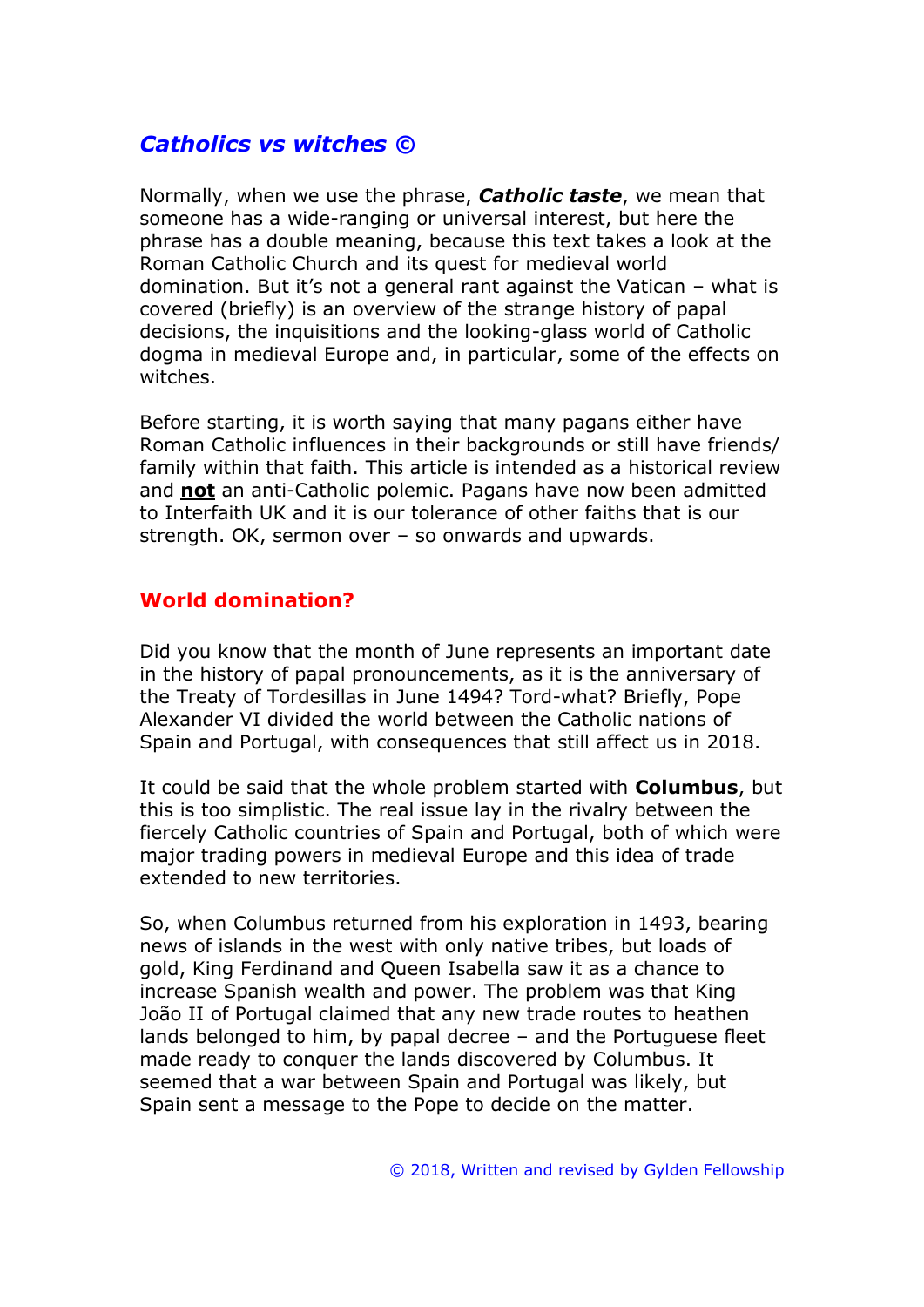Pope Alexander VI issued a new decree "by the authority of the Almighty God" (the *Inter Cætera*), that the Spanish king and queen (and their heirs) had the exclusive right to travel in, trade with and colonise the lands discovered by Columbus. All other people had to have the formal permission of Spain to trade or visit there.

Where did this leave Portugal? The Pope drew an imaginary line on the map that bisected the Atlantic Ocean from north to south and all lands to the east of that line belonged to Portugal and all lands to the west belonged to Spain. Punishment for ignoring this decision was excommunication.

This decision was ratified in the **Treaty of Tordesillas** in 1494 between Spain and Portugal, but the imaginary line was tweaked a little so that Portugal's domain included all of Africa and Brazil: the known world had been divided formally between two European nations and both became the  $16<sup>th</sup>$  century equivalent of world super powers. The treaty gave the following freedoms, which still exist today:

- Freedom of the seas for trade and travel
- The right of innocent passage
- Definitions of territorial waters
- Definitions of internal waters
- Definitions of a nation's exclusive trade zone
- Definition of the continental shelf.

**Note:** the UN Convention on the Law of the Sea in 1994 is based on the Treaty of Tordesillas.

It would be fair to say that both Spain and Portugal profited very well from this papal decision – Portugal grew rich from the eastern trade routes to India and the Spice Islands. Spain conquered the Inca, Aztec and Mayan peoples and obtained huge amounts of gold and silver.

Interestingly, the treaty stayed in place, even when it was found that Columbus had not discovered Asia, but the world was larger than first thought (due to Magellan's circumnavigation). And the damage did not stop there, because other European nations challenged the legitimacy of the treaty over the following 200 years, as Spain and Portugal declined as trading nations. For example, English, French and Dutch buccaneers preyed on Spanish or Portuguese merchant ships and there was both piracy and smuggling, particularly in the Caribbean in the 1700s and 1800s.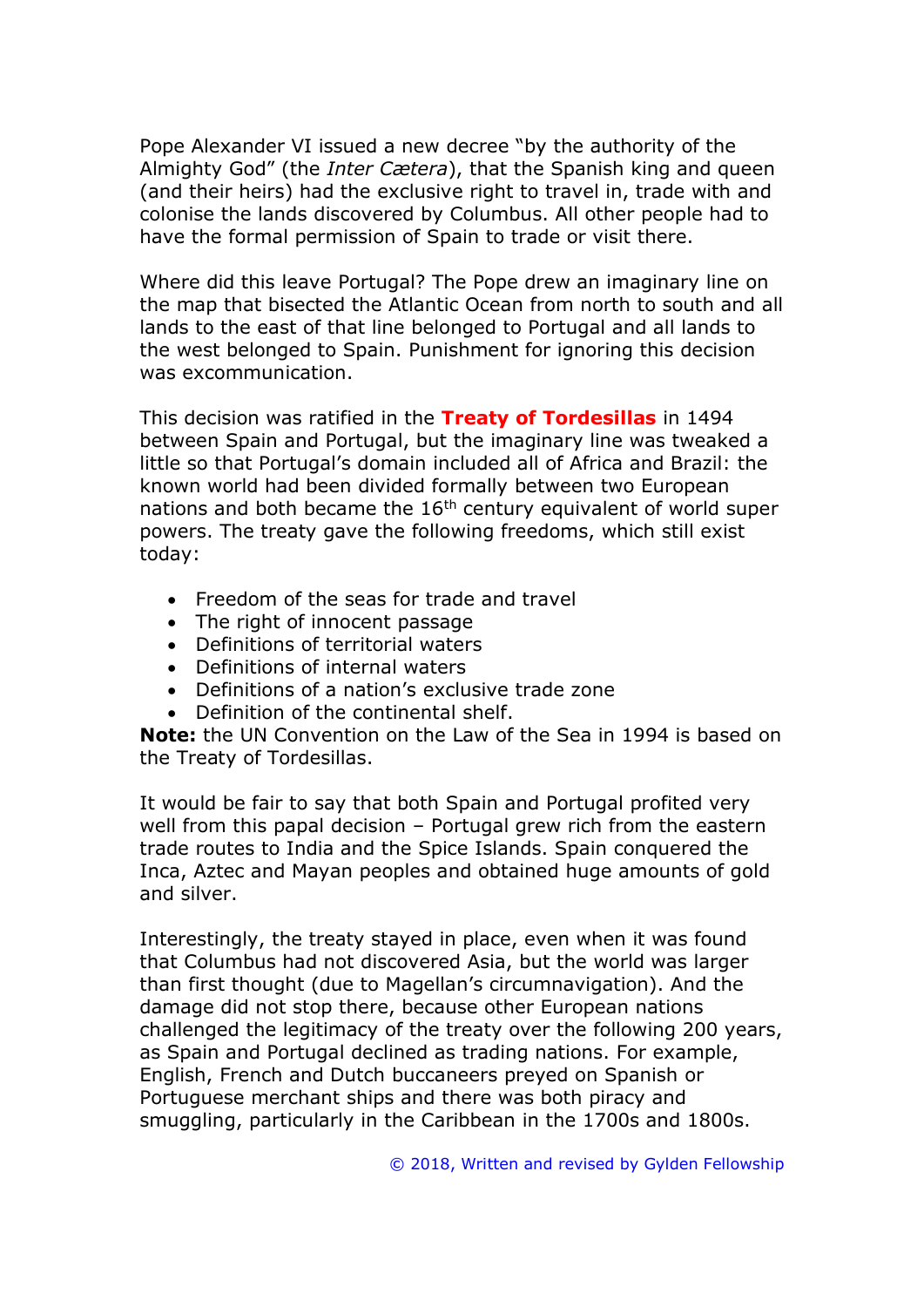It should be noted that in the interim between the Middle Ages and the 20<sup>th</sup> century, the Treaty of Tordesillas was in decline as Spain and Portugal lost power to other nations and later treaties allowed for the exclusivity to be negotiable, eg English colonies in America.

So, does the treaty have any relevance today? Well, the general answer is **yes** and not only for the maritime legal conventions listed earlier. Brazil is the only country in South America with Portuguese as its main language and here are some fairly recent examples of the papal decision in Tordesillas being used for power politics.

- 1. In the 20<sup>th</sup> century, Chile proposed sovereignty over the Antarctic, based on the demarcation line of Pope Alexander VI.
- 2. Argentina has also laid sovereign claim to the Falkland Islands on the grounds that the Falklands fall into the Spanish half of the world. Argentina's claim is based on the fact that it won a war of independence from Spain and inherited the treaty's benefits and rights.

## **Inquisitors vs witches**

"Nobody expects the Spanish Inquisition", as they say in Monty Python and yet, there have been at least 4 inquisitions over the centuries, starting with the one against the Cathars in about 1100 CE.

Later Inquisitions included the one against witches, another against Lutheran Protestants and, today, Catholics accused of acting or speaking against the faith may be tried and excommunicated by a special committee, the Sacred Congregation for the Doctrine of the Faith (SCDF). Set up in 1542, the SCDF basically serves to protect the Roman Catholic Church from heresy and still operates today. In 2013, Father Greg Reynolds (a Catholic priest from Melbourne) was excommunicated via the SCDF and Pope Francis, because he spoke up for the ordination of women and also for gay marriage.

However, here we're looking at any inquisitor's handy guidebook to witchcraft in the Middle Ages, the *Malleus Maleficarum* (roughly translates as the Hammer of Witches). First written in 1486 by two Dominicans, Heinrich Kramer and Jacob Sprenger, it was published in 1487. With an introduction by Pope Innocent VIII, this book was written with the express purpose of identifying, prosecuting and executing witches anywhere in the known world.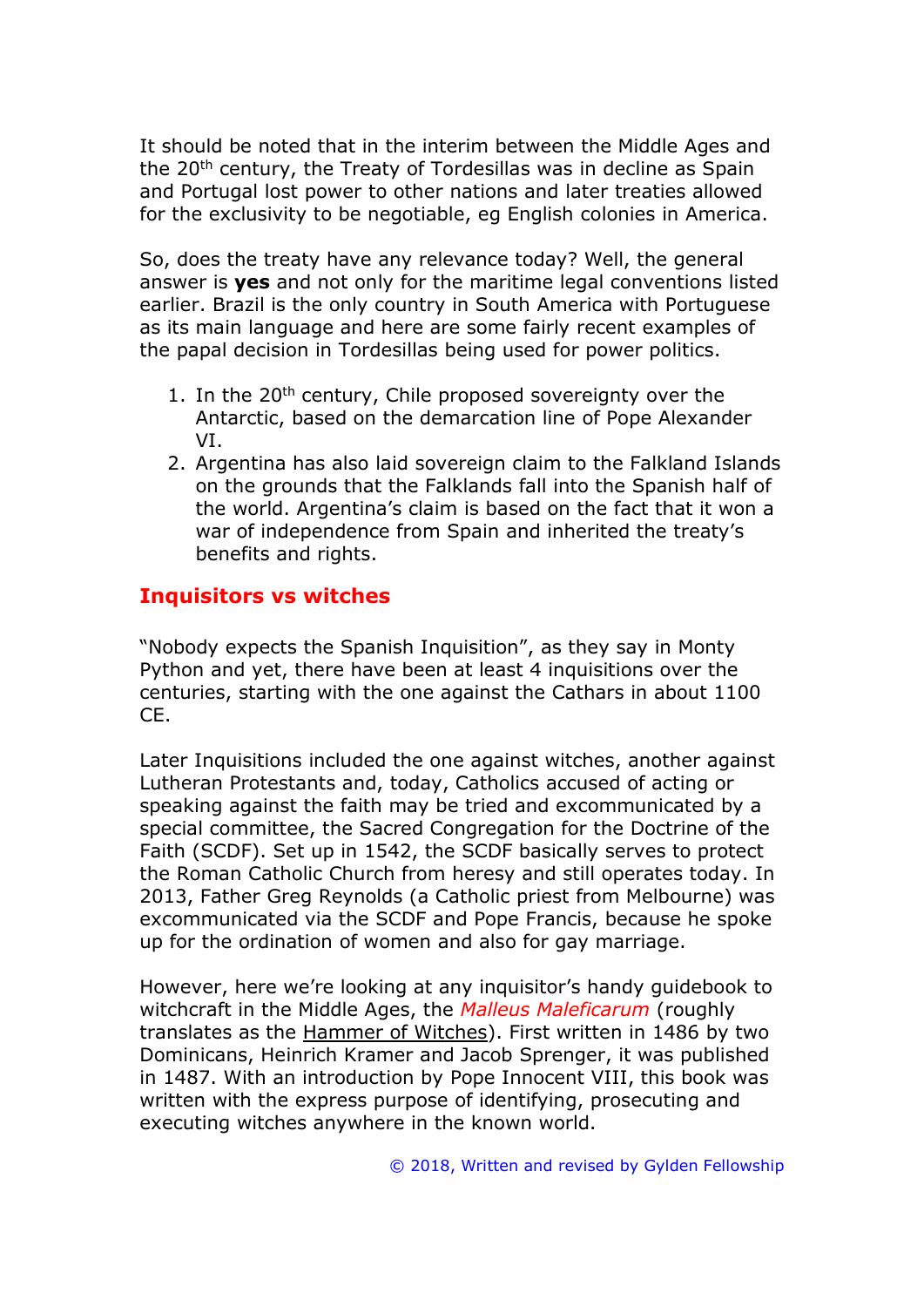As a set of key questions and definitions for Catholic inquisitors, the *Malleus Maleficarum* was regarded as literal truth and as an answer against sceptics who saw the existence of witches as superstition. It also set out the very real possibility of a person being accused of **heresy**, if he or she disputed the existence of witches at all, ie asking questions about inquisitors. In fact, it might be said that a residual effect of the *Malleus Maleficarum* has been to maintain a general belief in the threat of witchcraft by Christians, even up to this century.

What is interesting is that there were few witches actually on trial during the period of the Second Inquisition (some 250 years, although the last witch was drowned in Prussia in 1836). In most cases, the accusation alone was sufficient for the inquisitors who sent the unlucky people for torture and then to the stake for burning. It is difficult to estimate how many people died as a result of such accusations, but anyone who did not fit in with Christian (Catholic) mainstream faith at that time were accused – not only old women in villages, but midwives, Jews, poets, scientists (who challenged parts of the Bible), writers, dissenters and gypsies. An estimate of victims across medieval Europe is 400,000 deaths, but it should be noted that this total is only an extrapolation from fragmentary records.

The *Malleus Maleficarum* should be seen as a tool of the Catholic Church at that time, ie a time where many people did believe in magick and wise women were commonly found in many villages to help cure local people. However, this book was mainly responsible for taking such beliefs and imposing anti-magickal, canonical law instead and, to some extent, validating the existence of the Inquisition. The book lay on the bench of every judge and on the desk of every magistrate. By 1669, there had been 30 reprints. Here are a couple of examples of what the *Malleus Maleficarum* has to say:

- Page 6: "For witchcraft is high treason against God's Majesty. And so, they are put to torture to make them confess – all their goods sold by public auction – those who consulted or resorted to witches were punished with exile and confiscation of all their property."
- Page 47: "All witchcraft comes from carnal lust, which in women is insatiable."

© 2018, Written and revised by Gylden Fellowship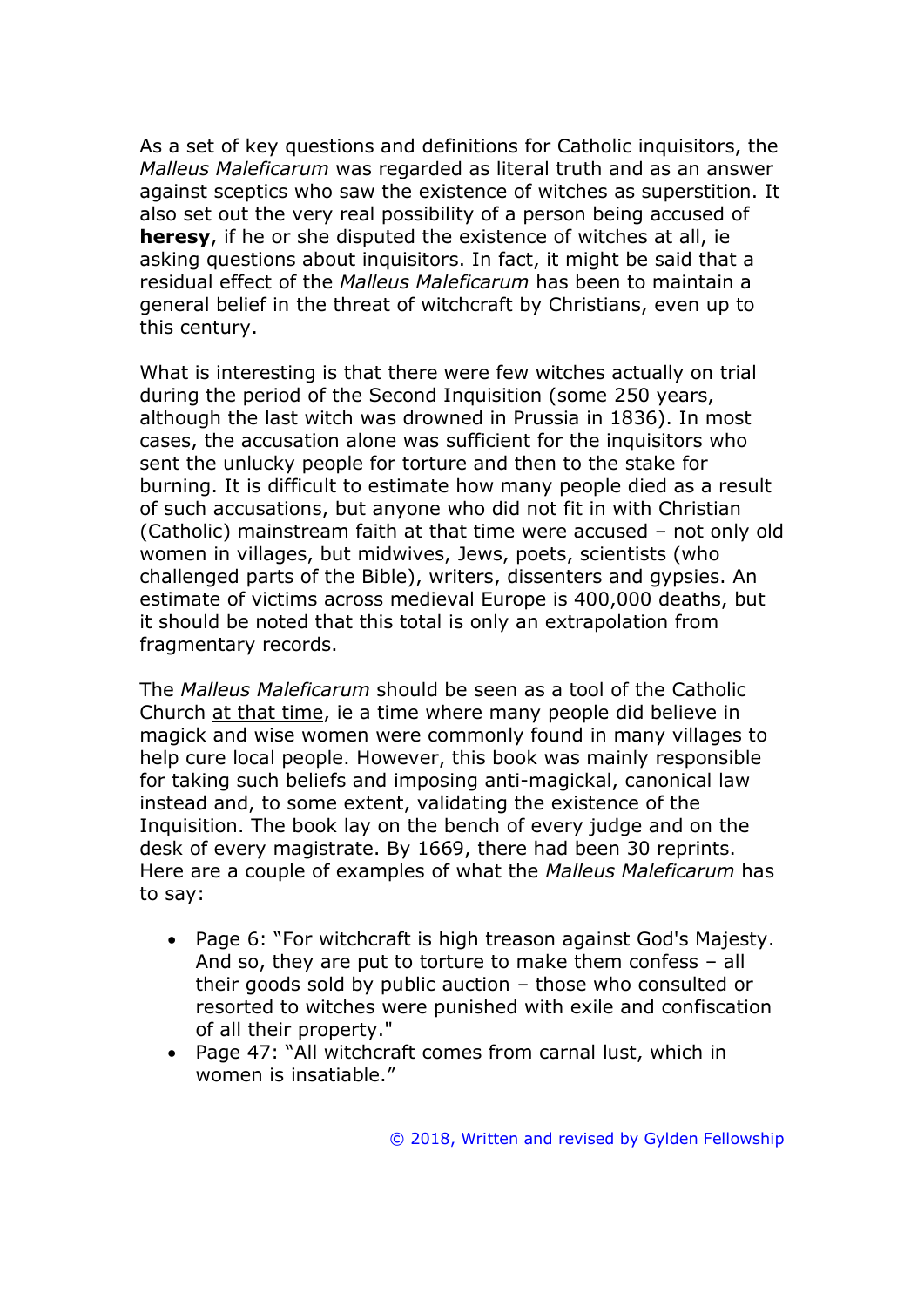And then, in 1590, the *Malleus Maleficarum* was reinforced by a work written by King James I of England. The book, *Dæmonologie*, also set out ways of identifying witches by physical marks. The king used parts of the *Malleus Maleficarum* for his work, also the quote from Exodus 22 and his own dreams or advice from courtiers – loads of good quantitative facts, as they say – but he was the king.

With the SCDF, the outcome of most cases is excommunication, ie sinners cannot take part in ceremonies of confession, redemption or absolution. However, in the Middle Ages, this sanction took on a new stance – Catholic priests or bishops could use excommunication as a ban on beings that could never have taken part in worship and that is where we go next.

#### **Excommunicants Anonymous**

Another notable date in the history of the Roman Catholic Church, (which falls a little outside the scope of this piece) is 1717, but it is interesting, because Pope Clement XI issued a decision that the excommunication of **animals** would no longer be permitted. You might be forgiven for thinking that I've lost my mind here, but the medieval Catholic Church was noted for the (fairly) frequent excommunication of animals and insects.

Let's start with an example and some of the earliest records come from France in 1120-21, when Bishop Laon (Picardy) decided to excommunicate all the caterpillars that were feeding off the crops in his diocese. Shortly afterwards, St Bernard of Clairvaux was irritated by swarms of flies during his preaching at the Foigny monastery (also in the Aisne region). He excommunicated them all on the spot. Apparently, all the flies were found dead on the floor of the church next day and had to be swept out.

To make matters worse, some such excommunications were show trials, where the accused animals were put in the dock of an ecclesiastical court to hear evidence against them. For example, from France in 1510, the area of Autun (Burgundy) was infested with rats and many farmers asked the bishop of that region for help. An Episcopal court was convened with judge, prosecutors and defence counsel for the rats. The defence lawyer argued that the rats had not been summoned properly and that such summoning was very dangerous due to the numbers of local cats. The trial went on and on due to the long list of witnesses against the rats, but the sentence was decisive: the rats were excommunicated.